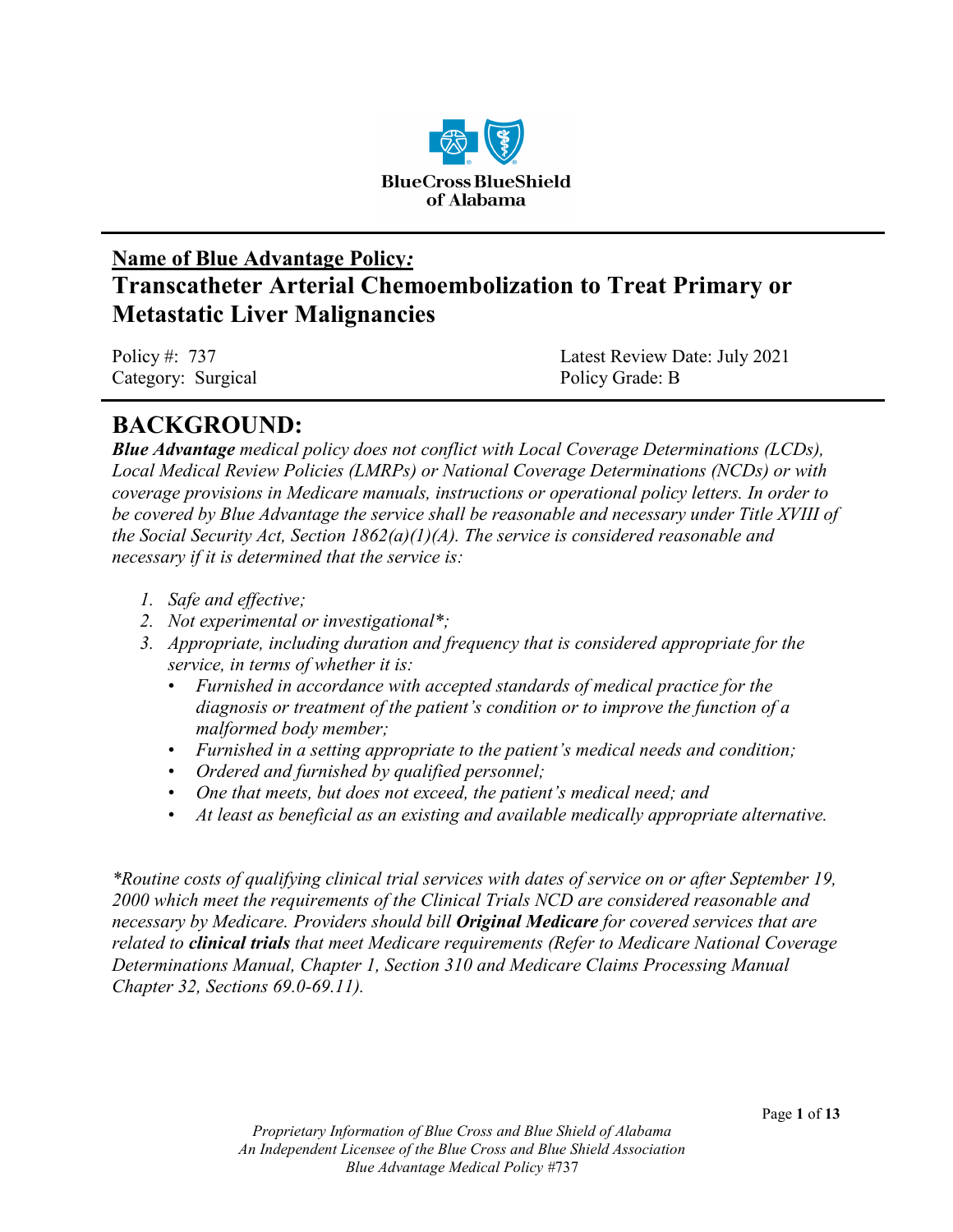# **POLICY:**

### **Effective for dates of service on or after August 17, 2020:**

Blue Advantage will treat **transcatheter arterial chemoembolization (TACE)** as a **covered benefit** for patients with one of the following indications:

- hepatocellular carcinoma (HCC)
- metastatic liver carcinoma

Blue Advantage will treat **transcatheter arterial chemoembolization of the liver** as a **noncovered benefit** and **investigational**:

• as part of combination therapy (with radiofrequency ablation) for resectable or unresectable hepatocellular carcinoma

### **Effective for dates of service prior to August 17, 2020:**

Blue Advantage will treat transcatheter arterial chemoembolization (TACE) as a **covered benefit**  for patients with one of the following indications:

- hepatocellular carcinoma (HCC)
- metastatic liver carcinoma

*Blue Advantage does not approve or deny procedures, services, testing, or equipment for our members. Our decisions concern coverage only. The decision of whether or not to have a certain test, treatment or procedure is one made between the physician and his/her patient. Blue Advantage administers benefits based on the members' contract and medical policies. Physicians should always exercise their best medical judgment in providing the care they feel is most appropriate for their patients. Needed care should not be delayed or refused because of a coverage determination.*

# **DESCRIPTION OF PROCEDURE OR SERVICE:**

### **Transcatheter Arterial Chemoembolization (TACE)**

Transcatheter arterial chemoembolization (TACE) of the liver is a proposed alternative to conventional systemic or intra-arterial chemotherapy and to various nonsurgical ablative techniques, to treat resectable and nonresectable tumors. TACE combines the infusion of chemotherapeutic drugs with particle embolization. Tumor ischemia secondary to the embolization raises the drug concentration compared with infusion alone, extending the retention of the chemotherapeutic agent and decreasing systemic toxicity. The liver is especially amenable to such an approach, given its distinct lobular anatomy, the existence of 2 independent blood supplies, and the ability of healthy hepatic tissue to grow and thus compensate for tissue mass lost during chemoembolization.

Transcatheter arterial chemoembolization (TACE) is a minimally invasive procedure performed by interventional radiologists who inject highly concentrated doses of chemotherapeutic agents into the tumor tissues and embolic agent(s) to restrict tumor blood supply. The embolic agent(s) causes ischemia and necrosis of the tumor, and slows anticancer drug washout. The most common anticancer drugs used in published TACE studies for hepatocellular carcinoma (HCC)

*Proprietary Information of Blue Cross and Blue Shield of Alabama An Independent Licensee of the Blue Cross and Blue Shield Association Blue Advantage Medical Policy #*737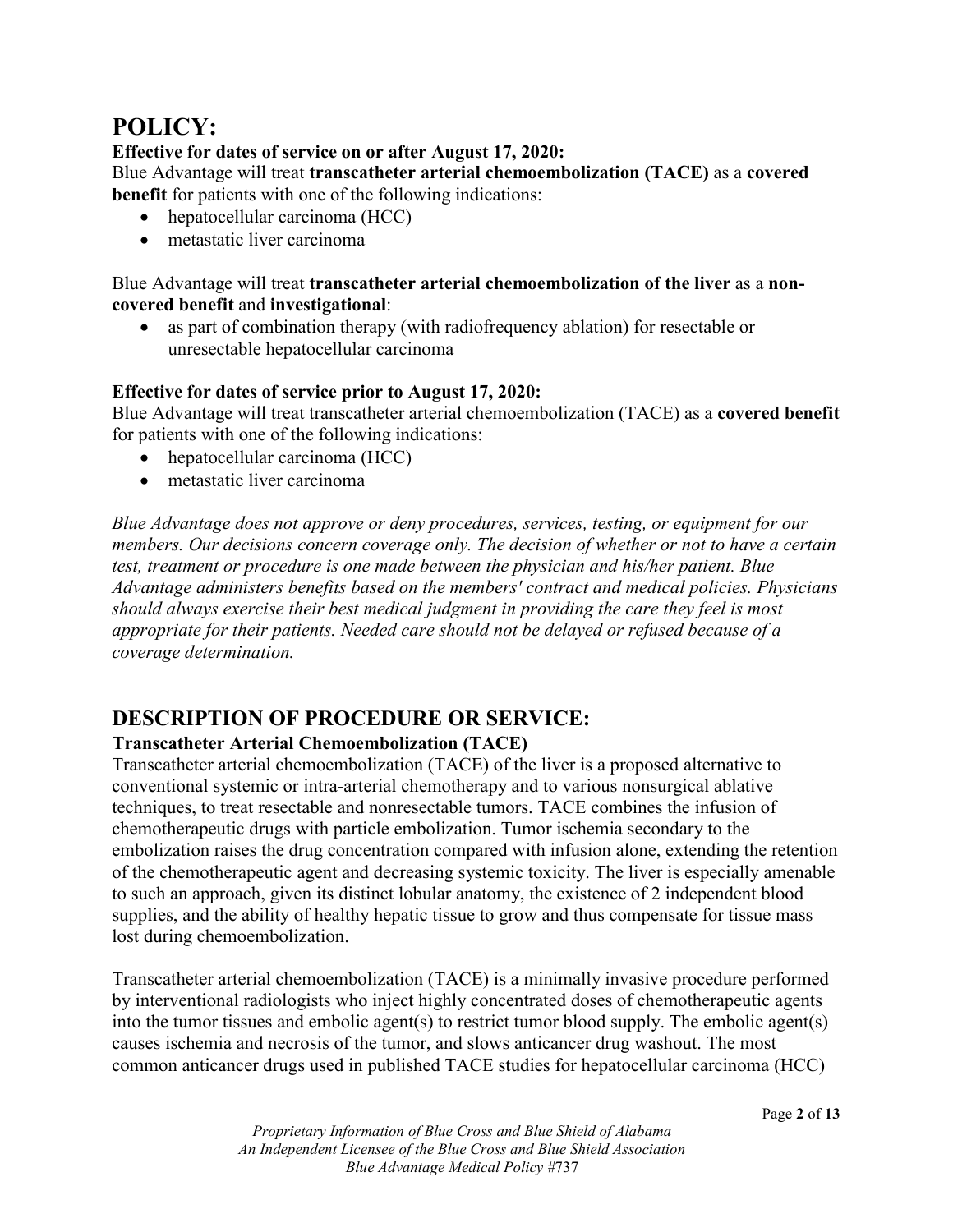include doxorubicin (36%), followed by cisplatin (31%), epirubicin (12%), mitoxantrone (8%), and mitomycin C (8%).

The TACE procedure requires hospitalization for placement of a hepatic artery catheter and workup to establish eligibility for chemoembolization. Before the procedure, the patency of the portal vein must be demonstrated to ensure an adequate posttreatment hepatic blood supply. With the patient under local anesthesia and mild sedation, a superselective catheter is inserted via the femoral artery and threaded into the hepatic artery. Angiography is then performed to delineate the hepatic vasculature, followed by injection of the embolic chemotherapy mixture. Embolic material varies but may include a viscous collagen agent, polyvinyl alcohol particles, or ethiodized oil. Typically, only 1 lobe of the liver is treated during a single session, with subsequent embolization procedures scheduled 5 days to 6 weeks later. In addition, because the embolized vessel recanalizes, chemoembolization can be repeated as many times as necessary.

## **KEY POINTS:**

The most recent literature update was performed through June 3, 2021.

#### **Summary of Evidence**

### **TACE for Unresectable HCC**

For individuals who have unresectable hepatocellular carcinoma (HCC) confined to the liver and not associated with portal vein thrombosis who receive TACE, the evidence includes several randomized controlled trials (RCTs), large observational studies, and systematic reviews. Relevant outcomes are overall survival, disease-specific survival, quality of life, and treatmentrelated mortality and morbidity. Overall, studies have shown improved overall survival compared with only supportive care. There is evidence from a limited number of RCTs that TACE offers a survival advantage compared with no therapy and survival with TACE is at least as good as with systemic chemotherapy. One systematic review has highlighted possible biases associated with these studies. The evidence is sufficient to determine quantitatively that the technology results in an improvement in the net health outcome.

#### **TACE for Resectable HCC as Neoadjuvant or Adjuvant Therapy**

For individuals who have resectable HCC who receive neoadjuvant or adjuvant TACE, the evidence includes several RCTs and systematic reviews. Relevant outcomes are OS, diseasespecific survival, quality of life, and treatment-related mortality and morbidity. Studies have shown little to no difference in OS rates with neoadjuvant TACE compared with surgery alone. A meta-analysis found no significant improvements in survival or recurrence with preoperative TACE for resectable HCC. While both RCTs and the meta-analysis that evaluated TACE as adjuvant therapy to hepatic resection in HCC reported positive results, the quality of individual studies and the methodologic issues related to the meta-analysis preclude certainty when interpreting the results. Well-conducted multicentric trials from the U.S. or Europe representing relevant populations with adequate randomization procedures, blinded assessments, centralized oversight, and publication in peer-reviewed journals are required. The evidence is insufficient to determine that the technology results in an improvement in the net health outcome.

*Proprietary Information of Blue Cross and Blue Shield of Alabama An Independent Licensee of the Blue Cross and Blue Shield Association Blue Advantage Medical Policy #*737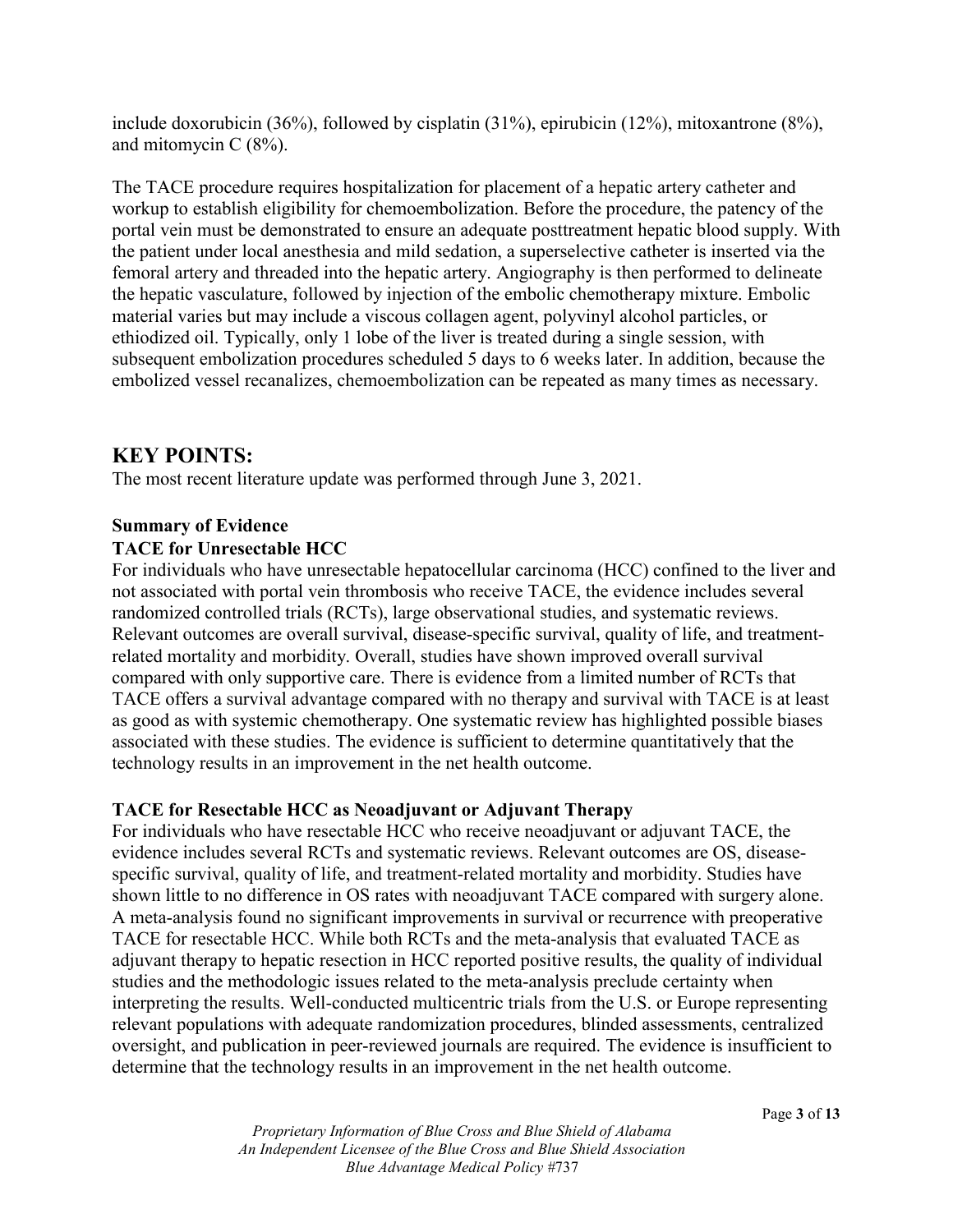For individuals who have resectable HCC who receive TACE plus RFA, the evidence includes a single RCT and a systematic review. Relevant outcomes are OS, disease-specific survival, quality of life, and treatment-related mortality and morbidity. The RCT failed to show the superiority in survival benefit with combination TACE plus RFA treatment compared with surgery for HCC lesions 3 cm or smaller. Further, an ad hoc subgroup analysis showed a significant benefit for surgery in recurrence and OS in patients with lesions larger than 3 cm. It cannot be determined from this trial whether TACE plus RFA is as effective as a surgical resection for these small tumors. The systematic review, which included mostly retrospective observational studies, did not find a survival benefit with TACE plus RFA over surgery alone. The evidence is insufficient to determine that the technology results in an improvement in the net health outcome.

For individuals who have unresectable HCC who receive TACE plus RFA, the evidence includes multiple systematic reviews and RCTs. Relevant outcomes are OS, disease-specific survival, quality of life, and treatment-related mortality and morbidity. Multiple meta-analyses and RCTs have shown a consistent benefit in survival and RFS favoring combination TACE plus RFA over RFA alone. However, results of these meta-analyses are difficult to interpret because the pooled data included heterogeneous patient populations and, in a few cases, data from a study retracted due to questions about data veracity. A larger well-conducted RCT has reported a relative reduction in the hazard of death by 44% and a 14% difference in 4-year survival favoring combination therapy. The major limitations of this trial were its lack of a TACE-alone arm and the generalizability of its findings to patient populations that have unmet needs such as those with multiple lesions larger than 3 cm and Child-Pugh class B or C. Further, this single-center trial was conducted in China, and until these results have been reproduced in patient populations representative of pathophysiology and clinical stage more commonly found in the U.S. or Europe, the results may not be generalizable. The evidence is insufficient to determine that the technology results in an improvement in the net health outcome.

#### **TACE for Unresectable Cholangiocarcinoma**

For individuals who have unresectable cholangiocarcinoma who receive TACE, the evidence includes several retrospective observational studies and systematic reviews. Relevant outcomes are overall survival, disease-specific survival, QOL, and treatment-related mortality and morbidity. RCTs evaluating the benefit of adding TACE to the standard of care for patients with unresectable cholangiocarcinoma are lacking. Results of retrospective studies have shown a survival benefit with TACE over the standard of care. These studies lacked matched patient controls. Although the observational data are consistent, the lack of randomization limits definitive conclusions. The evidence is insufficient to determine that the technology results in an improvement in the net health outcome.

#### **TACE for Unresectable Neuroendocrine Tumors**

For individuals who have symptomatic metastatic neuroendocrine tumors despite systemic therapy who are not candidates for surgical resection who receive TACE, the evidence includes retrospective single cohort studies. Relevant outcomes are overall survival, disease-specific survival, symptoms, quality of life, and treatment-related mortality and morbidity. There is a lack of evidence from RCTs supporting use of TACE. Uncontrolled trials have reported that TACE reduces symptoms and tumor burden, and improves hormone profiles. Generally, the response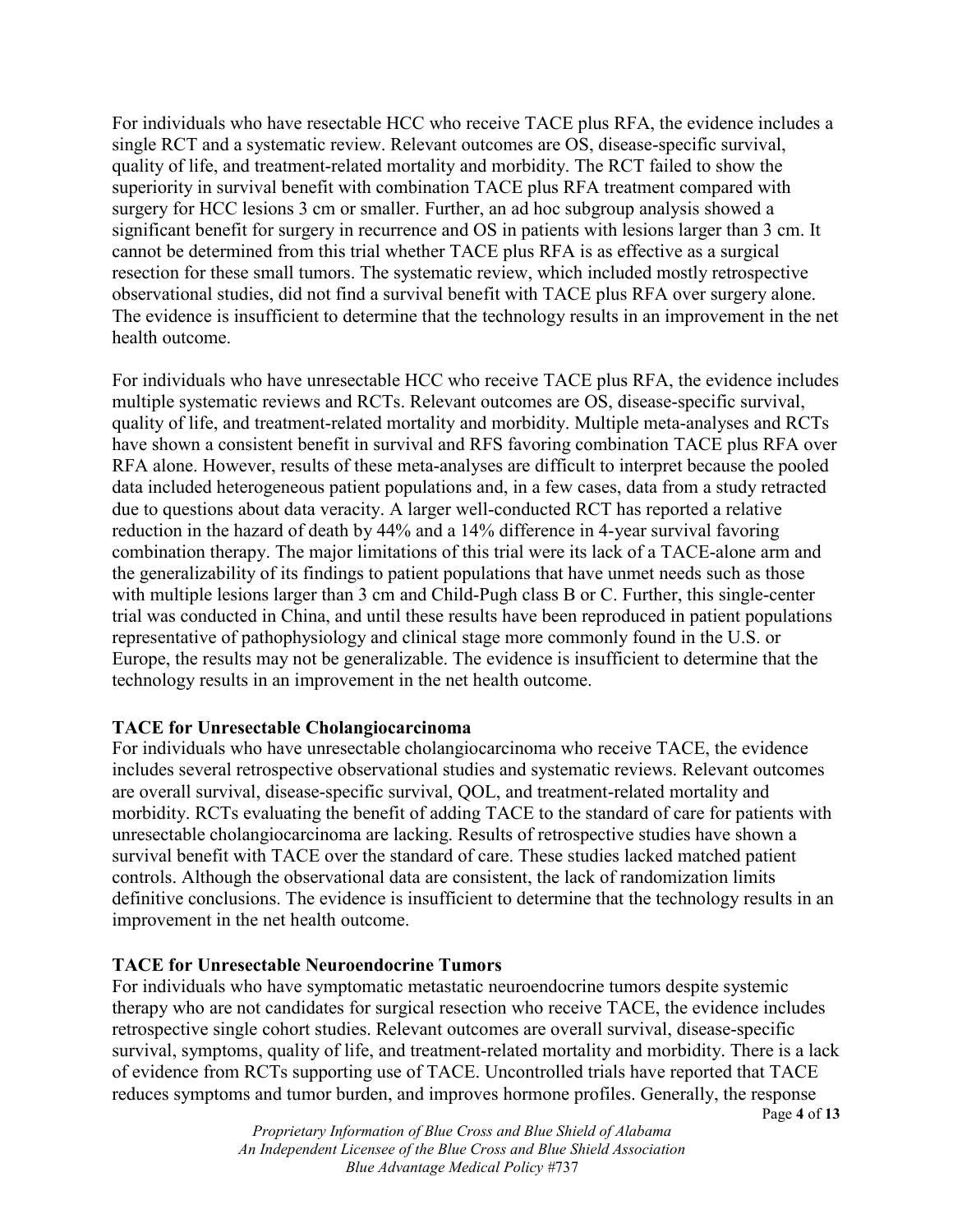rates are over 50% including patients with massive hepatic tumor burden. While many studies have demonstrated symptom control, survival benefits are less clear. Despite the uncertain benefit on survival, the use of transcatheter arterial chemoembolization to palliate the symptoms associated with hepatic neuroendocrine metastases can provide a clinically meaningful improvement in net health outcome. The evidence is sufficient to determine that the technology results in an improvement in the net health outcome.

#### **TACE for Liver Dominant Metastatic Uveal Melanoma**

For individuals who have metastatic uveal melanoma who receive TACE, the evidence includes observational studies and reviews. Relevant outcomes are overall survival, disease-specific survival, quality of life, and treatment-related mortality and morbidity. There is a lack of evidence from RCTs assessing use of TACE. Noncomparative prospective and retrospective studies have reported improvement in tumor response and survival compared with historical controls. Given the very limited treatment response from systemic therapy and the rarity of this condition, the existing evidence may support conclusions that TACE meaningfully improves outcomes for patients with hepatic metastases from uveal melanoma. The evidence is sufficient to determine qualitatively that the technology results in an improvement in net health outcome.

#### **TACE for other Unresectable Hepatic Metastases**

For individuals who have unresectable hepatic metastases from any other types of primary tumors (eg, colorectal or breast cancer) who receive TACE, the evidence includes multiple RCTs, observational studies, and systematic reviews. Relevant outcomes are OS, disease-specific survival, quality of life, and treatment-related mortality and morbidity. Multiple RCTs and numerous nonrandomized studies have compared TACE with alternatives in patients who have colorectal cancer and metastases to the liver. Nonrandomized studies have reported that TACE can stabilize disease in 40% to 60% of treated patients but whether this translates into a prolonged survival benefit relative to systemic chemotherapy alone is uncertain. Two small RCTs have reported that TACE with drug-eluting beads has resulted in statistically significant improvements in response rate and PFS. Whether this translates into a prolonged survival benefit relative to systemic chemotherapy alone is uncertain. For cancers other than colorectal, the evidence is extremely limited and no conclusions can be made. Studies have assessed small numbers of patients and the results have varied due to differences in patient selection criteria and treatment regimens used. The evidence is insufficient to determine that the technology results in an improvement in the net health outcome.

#### **Practice Guidelines and Position Statements**

#### **National Comprehensive Cancer Network (NCCN) Guidelines**

Hepatocellular carcinoma (v.2.2021): Chemoembolization is listed as an option for patients, not candidates for surgically curative treatments or as a part of strategy to bridge patients for other curative therapies (category 2A). The guidelines also recommend that patients with tumor size between 3 and 5 cm can be considered for combination therapy with ablation and arterial embolization and those with unresectable or inoperable tumors greater than 5 cm be treated using arterial embolic approaches or systemic therapies. Additionally, TACE in highly selected patients has been shown to be safe in the presence of limited tumor invasion of the portal vein.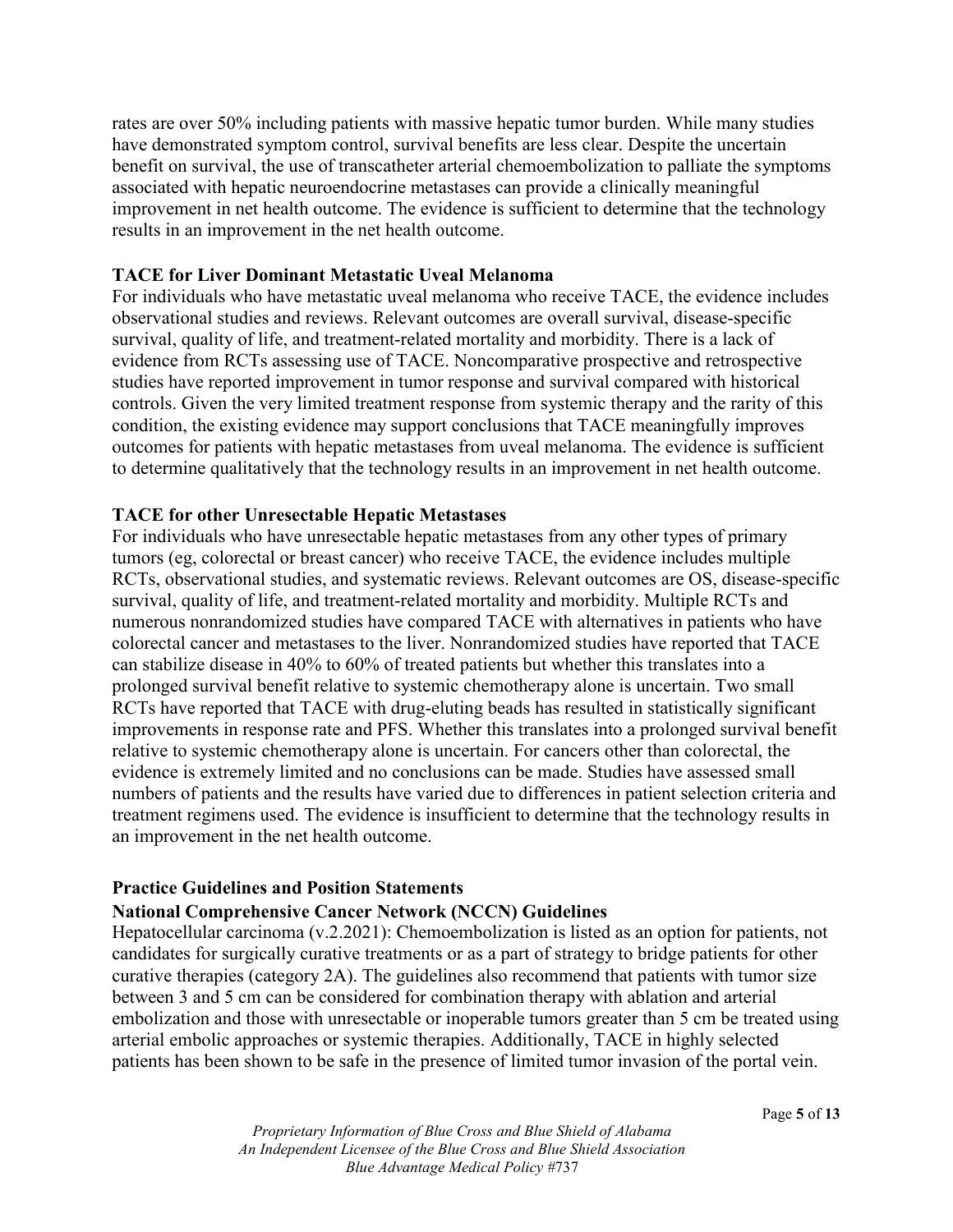Intrahepatic cholangiocarcinoma: NCCN guidelines on intrahepatic cholangiocarcinoma (v.2.2021) consider arterially directed therapies, including TACE, to be treatment options for unresectable and metastatic intrahepatic cholangiocarcinoma.

Neuroendocrine tumors, carcinoid, and islet cell tumors: NCCN guidelines on neuroendocrine tumors, carcinoid, and islet cell tumors (v.1.2021) consider chemoembolization as an effective approach for patients with hepatic-predominant metastatic disease (category 2A).

Uveal Cancer: The NCCN (v.1.2021) guidelines on uveal melanoma state that in patients with disease that is confined to the liver, regional liver-directed therapies such as chemoembolization, radioembolization, or immunoembolization should be considered.

The NCCN (v. 2.2020) guidelines on colon cancer recommend TACE only for clinical trials. The American Society of Clinical Oncology (2020) resource-stratified guidelines on late-stage colorectal cancer state that patients with unresectable liver metastases may receive TACE (weak recommendation). However, this recommendation should only be implemented in centers with expertise in the technique, after multidisciplinary review, or in the context of a clinical trial.

Breast cancer (v1. 2021): TACE is not addressed as a treatment option for breast cancer metastatic to the liver.

#### **U.S. Preventive Services Task Force Recommendations**

TACE is not a Preventive Service.

## **KEY WORDS:**

Transcatheter Arterial Chemoembolization (TACE)

# **APPROVED BY GOVERNING BODIES:**

Chemoembolization for hepatic tumors is a medical procedure and, as such, is not subject to regulation by the U.S. Food and Drug Administration. However, the embolizing agents and drugs are subject to Food and Drug Administration approval.

## **BENEFIT APPLICATION:**

Coverage is subject to member's specific benefits. Group specific policy will supersede this policy when applicable.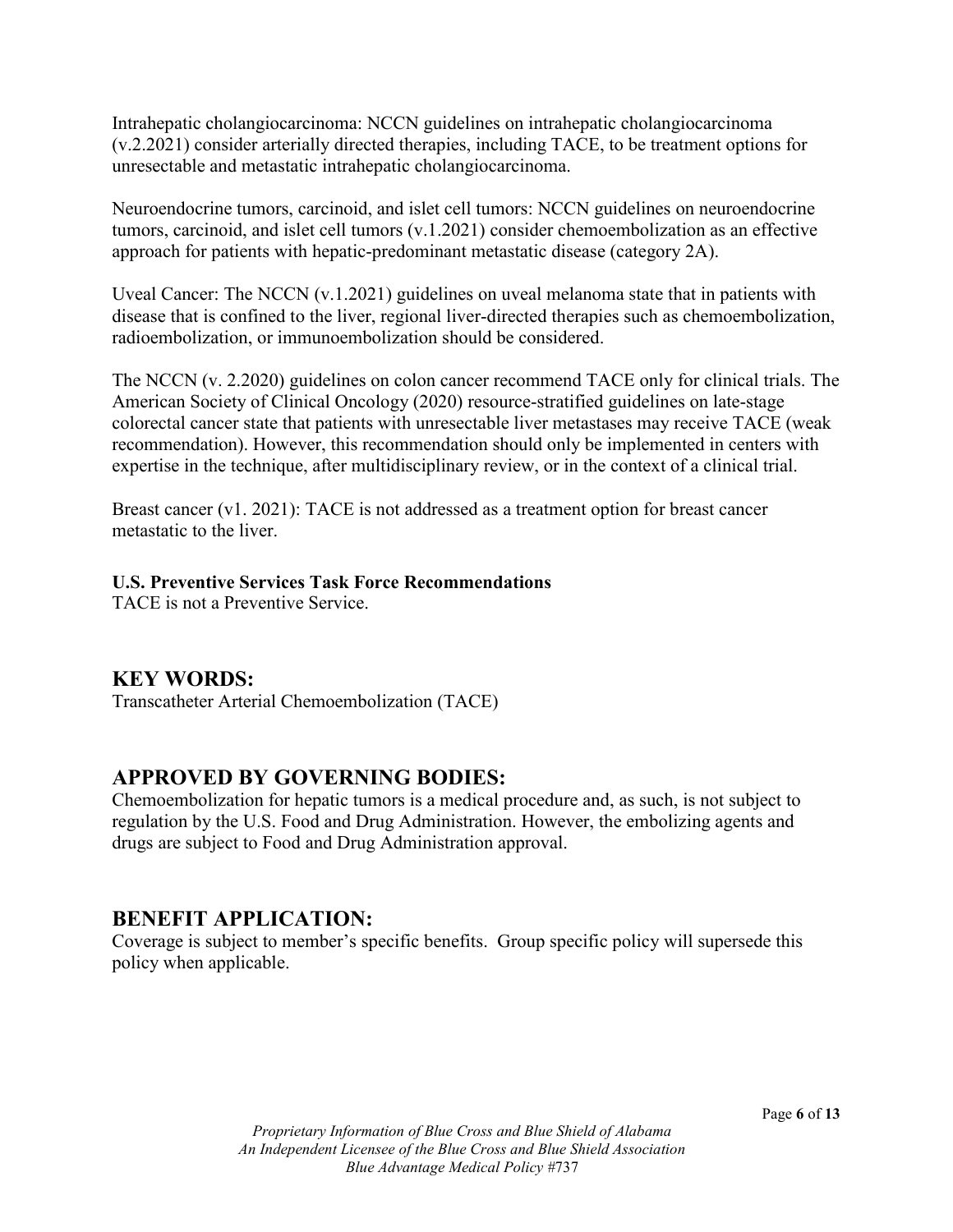# **CURRENT CODING:**

### **CPT Codes:**

| 37243 | Vascular embolization or occlusion, inclusive of all radiological supervision and<br>interpretation, intraprocedural<br>roadmapping, and imaging guidance necessary to complete the intervention; for tumors,<br>organ ischemia, or<br>infarction |
|-------|---------------------------------------------------------------------------------------------------------------------------------------------------------------------------------------------------------------------------------------------------|
| 75894 | Transcatheter therapy, embolization, any method, radiological supervision and<br>interpretation (this code cannot be)<br>reported with code 37243 in the same surgical field)                                                                     |

### **REFERENCES:**

- 1. Ako S, Nakamura S, Nouso K, et al. Transcatheter Arterial Chemoembolization to Reduce Size of Hepatocellular Carcinoma before Radiofrequency Ablation. Acta Med Okayama. Feb 2018; 72(1): 47-52.
- 2. Aliberti C, Fiorentini G, Muzzio PC, et al. Trans-arterial chemoembolization of metastatic colorectal carcinoma to the liver adopting DC Bead(R), drug-eluting bead loaded with irinotecan: results of a phase II clinical study. Anticancer Res. Dec 2011; 31(12): 4581-7.
- 3. Bholee AK, Peng K, Zhou Z, et al. Radiofrequency ablation combined with transarterial chemoembolization versus hepatectomy for patients with hepatocellular carcinoma within Milan criteria: a retrospective case-control study. Clin Transl Oncol. Jul 2017; 19(7): 844-852.
- 4. Biederman DM, Titano JJ, Korff RA, et al. Radiation Segmentectomy versus Selective Chemoembolization in the Treatment of Early-Stage Hepatocellular Carcinoma. J Vasc Interv Radiol. Jan 2018; 29(1): 30-37.e2.
- 5. Boehm LM, Jayakrishnan TT, Miura JT, et al. Comparative effectiveness of hepatic artery based therapies for unresectable intrahepatic cholangiocarcinoma. J Surg Oncol. Feb 2015; 111(2): 213-20.
- 6. Bruix J, Llovet JM, Castells A, et al. Transarterial embolization versus symptomatic treatment in patients with advanced hepatocellular carcinoma: results of a randomized, controlled trial in a single institution. Hepatology. Jun 1998; 27(6): 1578-83.
- 7. Bush DA, Smith JC, Slater JD, et al. Randomized Clinical Trial Comparing Proton Beam Radiation Therapy with Transarterial Chemoembolization for Hepatocellular Carcinoma: Results of an Interim Analysis. Int J Radiat Oncol Biol Phys. May 01 2016; 95(1): 477- 482.
- 8. Chiorean EG, Nandakumar G, Fadelu T, et al. Treatment of Patients With Late-Stage Colorectal Cancer: ASCO Resource-Stratified Guideline. JCO Glob Oncol. Mar 2020; 6: 414-438.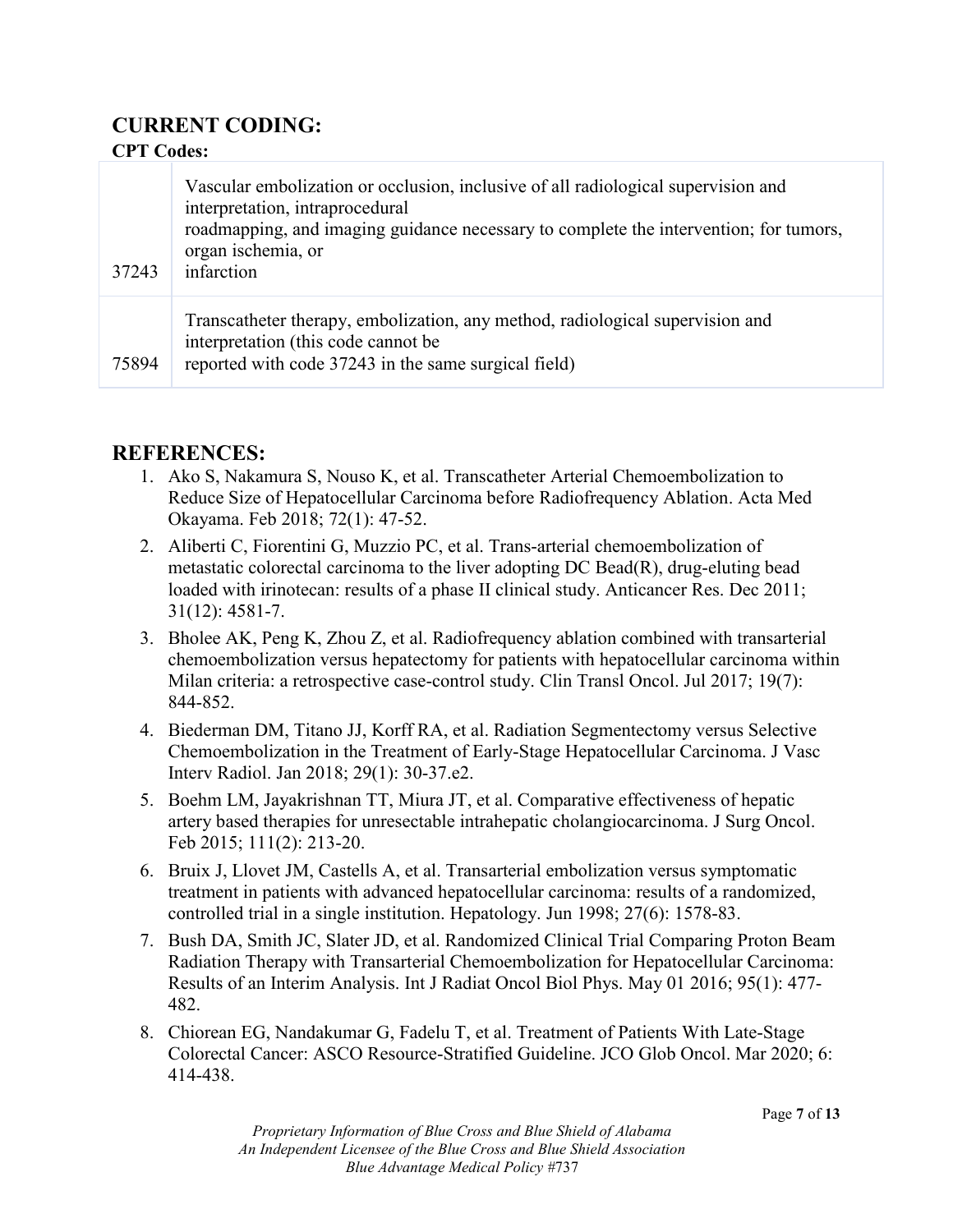- 9. Chiorean EG, Nandakumar G, Fadelu T, et al. Treatment of Patients With Late-Stage Colorectal Cancer: ASCO Resource-Stratified Guideline. JCO Glob Oncol. Mar 2020; 6: 414-438.
- 10. Eichler K, Zangos S, Mack MG, et al. First human study in treatment of unresectable liver metastases from colorectal cancer with irinotecan-loaded beads (DEBIRI). Int J Oncol. Oct 2012; 41(4): 1213-20.
- 11. Fiorentini G, Aliberti C, Tilli M, et al. Intra-arterial infusion of irinotecan-loaded drugeluting beads (DEBIRI) versus intravenous therapy (FOLFIRI) for hepatic metastases from colorectal cancer: final results of a phase III study. Anticancer Res. Apr 2012; 32(4): 1387-95.
- 12. Gabr A, Abouchaleh N, Ali R, et al. Comparative study of post-transplant outcomes in hepatocellular carcinoma patients treated with chemoembolization or radioembolization. Eur J Radiol. Aug 2017; 93: 100-106.
- 13. Gui CH, Baey S, D'cruz RT, et al. Trans-arterial chemoembolization + radiofrequency ablation versus surgical resection in hepatocellular carcinoma - A meta-analysis. Eur J Surg Oncol. May 2020; 46(5): 763-771.
- 14. Gui CH, Baey S, D'cruz RT, et al. Trans-arterial chemoembolization + radiofrequency ablation versus surgical resection in hepatocellular carcinoma - A meta-analysis. Eur J Surg Oncol. May 2020; 46(5): 763-771.
- 15. Haochen W, Jian W, Li S, et al. Transarterial chemoembolization plus multi-imagingguided radiofrequency ablation for elimination of hepatocellular carcinoma nodules measuring 3.1 to 5.0 cm: a single-center study. J Int Med Res. Jul 2018; 46(7): 2650- 2657.
- 16. Heimbach JK, Kulik LM, Finn RS, et al. AASLD guidelines for the treatment of hepatocellular carcinoma. Hepatology. Jan 2018; 67(1): 358-380.
- 17. IOM (Institute of Medicine). 2011. Clinical Practice Guidelines We Can Trust. Washington, DC: The National Academies Press.
- 18. Kaibori M, Tanigawa N, Kariya S, et al. A prospective randomized controlled trial of preoperative whole-liver chemolipiodolization for hepatocellular carcinoma. Dig Dis Sci. May 2012; 57(5): 1404-12.
- 19. Knuppel M, Kubicka S, Vogel A, et al. Combination of conservative and interventional therapy strategies for intra- and extrahepatic cholangiocellular carcinoma: a retrospective survival analysis. Gastroenterol Res Pract. 2012; 2012: 190708.
- 20. Lan T, Chang L, Rahmathullah MN, et al. Comparative Efficacy of Interventional Therapies for Early-stage Hepatocellular Carcinoma: A PRISMA-compliant Systematic Review and Network Meta-analysis. Medicine (Baltimore). Apr 2016; 95(15): e3185.
- 21. Li L, Tian J, Liu P, et al. Transarterial chemoembolization combination therapy vs monotherapy in unresectable hepatocellular carcinoma: a meta-analysis. Tumori. Jun 02 2016; 2016(3): 301-10.
- 22. Liang L, Li C, Diao YK, et al. Survival benefits from adjuvant transcatheter arterial chemoembolization in patients undergoing liver resection for hepatocellular carcinoma: a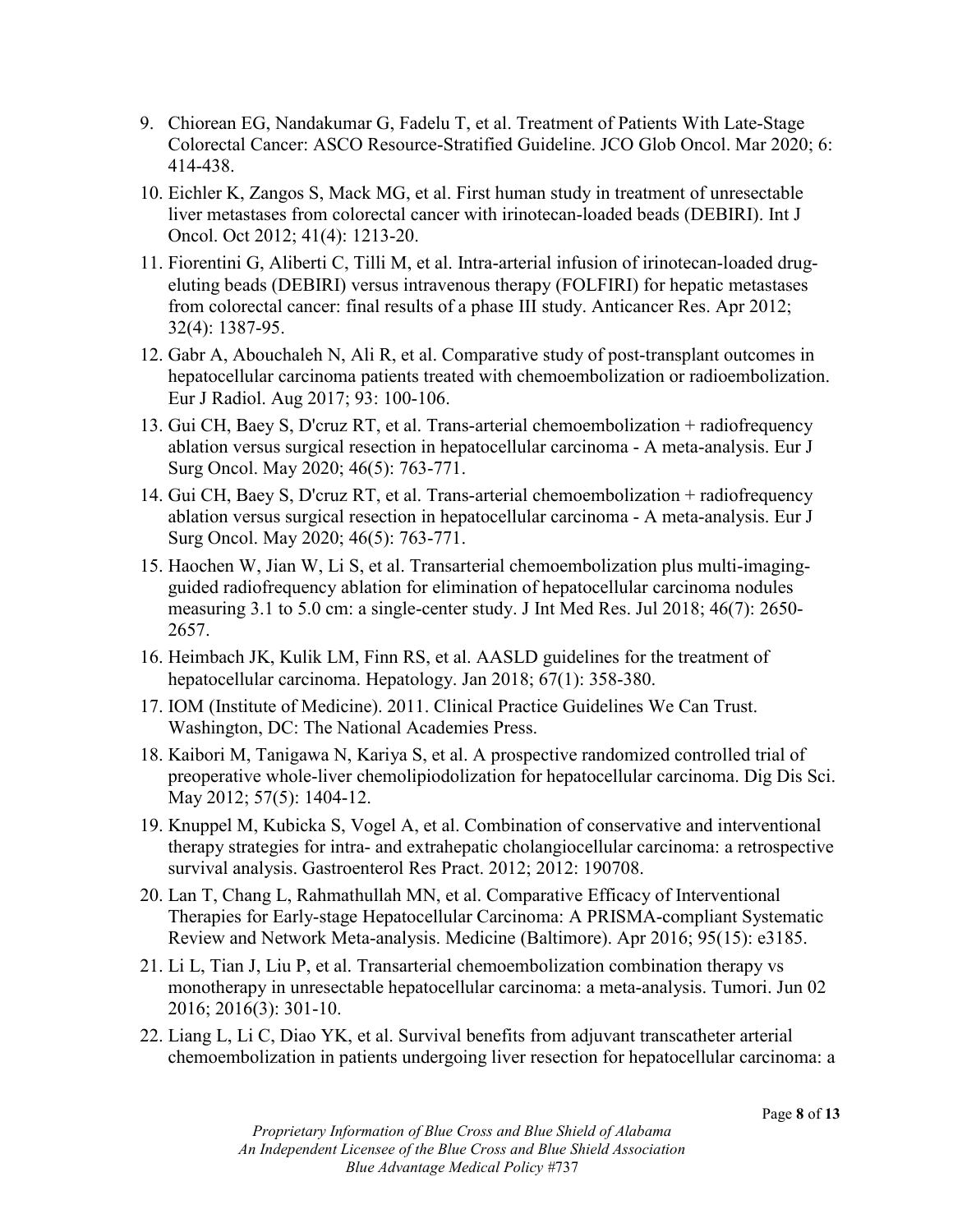systematic review and meta-analysis. Therap Adv Gastroenterol. 2020; 13: 1756284820977693.

- 23. Liao M, Zhu Z, Wang H, et al. Adjuvant transarterial chemoembolization for patients after curative resection of hepatocellular carcinoma: a meta-analysis. Scand J Gastroenterol. Jun 2017; 52(6-7): 624-634.
- 24. Liu H, Wang ZG, Fu SY, et al. Randomized clinical trial of chemoembolization plus radiofrequency ablation versus partial hepatectomy for hepatocellular carcinoma within the Milan criteria. Br J Surg. Mar 2016; 103(4): 348-56.
- 25. Lu Z, Wen F, Guo Q, et al. Radiofrequency ablation plus chemoembolization versus radiofrequency ablation alone for hepatocellular carcinoma: a meta-analysis of randomized-controlled trials. Eur J Gastroenterol Hepatol. Feb 2013; 25(2): 187-94.
- 26. Martin RC, Joshi J, Robbins K, et al. Hepatic intra-arterial injection of drug-eluting bead, irinotecan (DEBIRI) in unresectable colorectal liver metastases refractory to systemic chemotherapy: results of multi-institutional study. Ann Surg Oncol. Jan 2011;18(1): 192- 8.
- 27. Martin RC, Scoggins CR, Schreeder M, et al. Randomized controlled trial of irinotecan drug-eluting beads with simultaneous FOLFOX and bevacizumab for patients with unresectable colorectal liver-limited metastasis. Cancer. Oct 15 2015; 121(20): 3649-58.
- 28. Martin RC, Scoggins CR, Tomalty D, et al. Irinotecan drug-eluting beads in the treatment of chemo-naive unresectable colorectal liver metastasis with concomitant systemic fluorouracil and oxaliplatin: results of pharmacokinetics and phase I trial. J Gastrointest Surg. Aug 2012; 16(8): 1531-8.
- 29. National Cancer Institute, Surveillance Epidemiology and End Results Program. Cancer Stat Facts: Liver and Intrahepatic Bile Duct Cancer. n.d.; https://seer.cancer.gov/statfacts/html/livibd.html. Accessed June 1, 2020.
- 30. National Cancer Institute, Surveillance Epidemiology and End Results Program. Cancer Stat Facts: Liver and Intrahepatic Bile Duct Cancer. n.d.; https://seer.cancer.gov/statfacts/html/livibd.html. Accessed June 7, 2021.
- 31. National Comprehensive Cancer Network. NCCN Clinical Practice Guidelines in Oncology (NCCN Guidelines): Hepatobiliary Cancers, Version 3.2020. Updated June 1, 2020. https://www.nccn.org/professionals/physician\_gls/pdf/hepatobiliary.pdf.Accessed June 1, 2020.
- 32. National Comprehensive Cancer Network. NCCN Clinical Practice Guidelines in Oncology (NCCN Guidelines): Neuroendocrine and Adrenal Tumors, Version 1.2019. Updated March 5, 2019.https://www.nccn.org/professionals/physician\_gls/pdf/neuroendocrine.pdf.Accessed June 3, 2020.
- 33. National Comprehensive Cancer Network. NCCN Clinical Practice Guidelines in Oncology (NCCN Guidelines): Uveal Melanoma, Version 1.2020. Updated May 21, 2020.https://www.nccn.org/professionals/physician\_gls/pdf/uveal.pdf. Accessed June 1, 2020.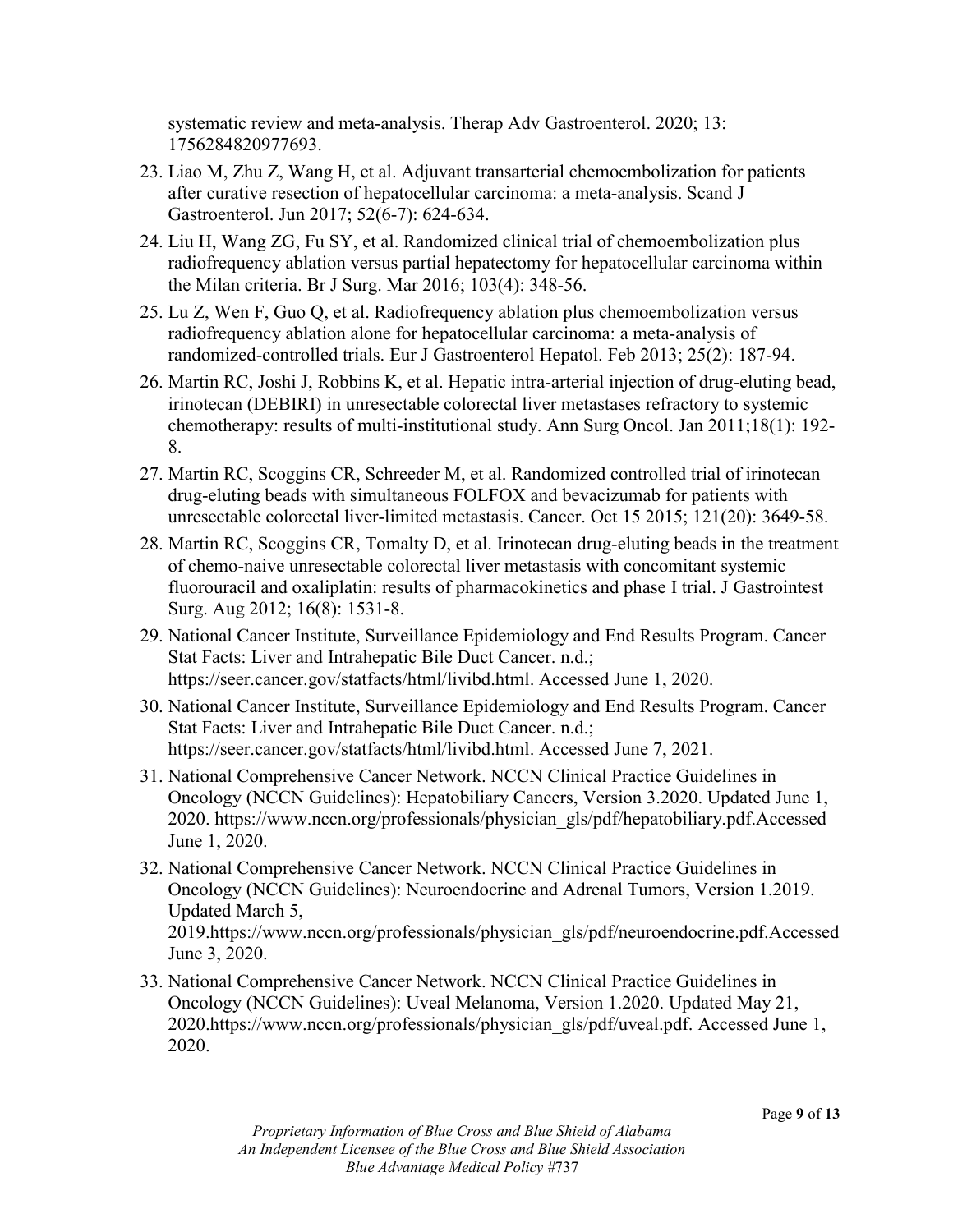- 34. National Comprehensive Cancer Network. NCCN Clinical Practice Guidelines in Oncology (NCCN Guidelines): Breast Cancer, Version 4.2020. Updated May 8, 2020. https://www.nccn.org/professionals/physician\_gls/pdf/breast.pdf. Accessed June 1, 2020.
- 35. National Comprehensive Cancer Network. NCCN Clinical Practice Guidelines in Oncology (NCCN Guidelines): Hepatobiliary Cancers, Version 2.2021. Updated April 16, 2021. https://www.nccn.org/professionals/physician\_gls/pdf/hepatobiliary.pdf. Accessed June 7, 2021.
- 36. National Comprehensive Cancer Network. NCCN Clinical Practice Guidelines in Oncology (NCCN Guidelines): Neuroendocrine and Adrenal Tumors, Version 1.2021. Updated April 14, 2021. https://www.nccn.org/professionals/physician\_gls/pdf/neuroendocrine.pdf. Accessed June 7, 2021.
- 37. National Comprehensive Cancer Network. NCCN Clinical Practice Guidelines in Oncology (NCCN Guidelines): Uveal Melanoma, Version 1.2021. Updated April 8, 2021. https://www.nccn.org/professionals/physician\_gls/pdf/uveal.pdf. Accessed June 7, 2021.
- 38. National Comprehensive Cancer Network. NCCN Clinical Practice Guidelines in Oncology (NCCN Guidelines): Colon Cancer, Version 2.2021. Updated January 21, 2021. https://www.nccn.org/professionals/physician\_gls/pdf/colon.pdf. Accessed June 7, 2021.
- 39. National Comprehensive Cancer Network. NCCN Clinical Practice Guidelines in Oncology (NCCN Guidelines): Breast Cancer, Version 4.2021. Updated April 28, 2021. https://www.nccn.org/professionals/physician\_gls/pdf/breast.pdf. Accessed June 7, 2021.
- 40. Oliveri RS, Wetterslev J, Gluud C. Transarterial (chemo)embolisation for unresectable hepatocellular carcinoma. Cochrane Database Syst Rev. Mar 16 2011; (3): CD004787.
- 41. Organ Procurement and Transplantation Network (OPTN). OPTN Policies. 2020; https://optn.transplant.hrsa.gov/media/1200/optn\_policies.pdf. Accessed June 2, 2020.
- 42. Park SY, Kim JH, Yoon HJ, et al. Transarterial chemoembolization versus supportive therapy in the palliative treatment of unresectable intrahepatic cholangiocarcinoma. Clin Radiol. Apr 2011; 66(4): 322-8.
- 43. Peng ZW, Zhang YJ, Chen MS, et al. Radiofrequency ablation with or without transcatheter arterial chemoembolization in the treatment of hepatocellular carcinoma: a prospective randomized trial. J Clin Oncol. Feb 01 2013; 31(4): 426-32.
- 44. Peng ZW, Zhang YJ, Liang HH, et al. Recurrent hepatocellular carcinoma treated with sequential transcatheter arterial chemoembolization and RF ablation versus RF ablation alone: a prospective randomized trial. Radiology. Feb 2012; 262(2): 689-700.
- 45. Qi X, Wang D, Su C, et al. Hepatic resection versus transarterial chemoembolization for the initial treatment of hepatocellular carcinoma: A systematic review and meta-analysis. Oncotarget. Jul 30 2015; 6(21): 18715-33.
- 46. Richardson AJ, Laurence JM, Lam VW. Transarterial chemoembolization with irinotecan beads in the treatment of colorectal liver metastases: systematic review. J Vasc Interv Radiol. Aug 2013; 24(8): 1209-17.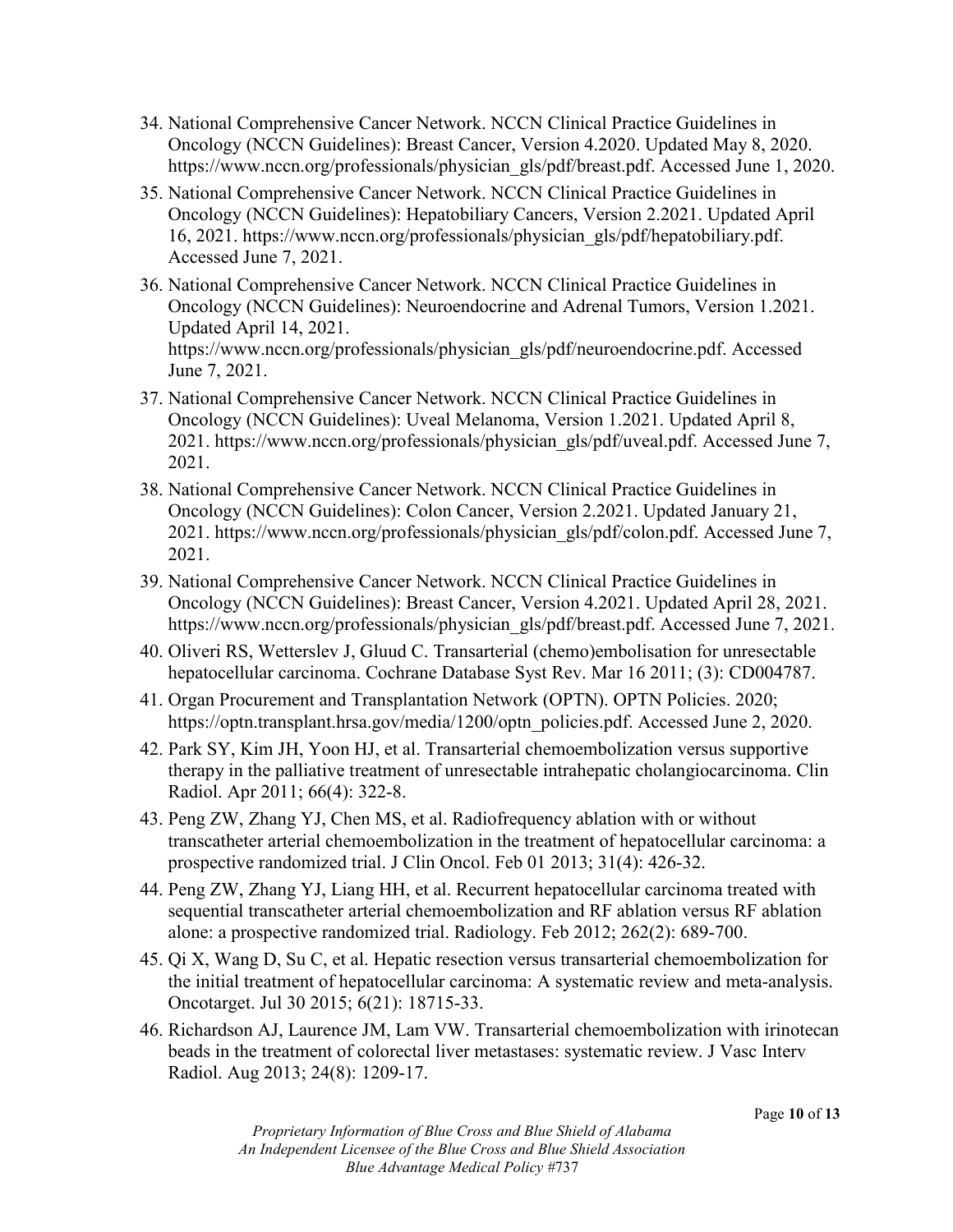- 47. Rivera K, Jeyarajah DR, Washington K. Hepatectomy, RFA, and Other Liver Directed Therapies for Treatment of Breast Cancer Liver Metastasis: A Systematic Review. Front Oncol. 2021; 11: 643383.
- 48. Rowcroft A, Loveday BPT, Thomson BNJ, et al. Systematic review of liver directed therapy for uveal melanoma hepatic metastases. HPB (Oxford). Apr 2020; 22(4): 497- 505.
- 49. Rowcroft A, Loveday BPT, Thomson BNJ, et al. Systematic review of liver directed therapy for uveal melanoma hepatic metastases. HPB (Oxford). Apr 2020; 22(4): 497- 505.
- 50. Salem R, Lewandowski RJ, Kulik L, et al. Radioembolization results in longer time-toprogression and reduced toxicity compared with chemoembolization in patients with hepatocellular carcinoma. Gastroenterology. Feb 2011; 140(2): 497-507.e2.
- 51. Seidensticker R, Seidensticker M, Doegen K, et al. Extensive Use of Interventional Therapies Improves Survival in Unresectable or Recurrent Intrahepatic Cholangiocarcinoma. Gastroenterol Res Pract. 2016; 2016: 8732521.
- 52. Shen PC, Chang WC, Lo CH, et al. Comparison of Stereotactic Body Radiation Therapy and Transarterial Chemoembolization for Unresectable Medium-Sized Hepatocellular Carcinoma. Int J Radiat Oncol Biol Phys. Oct 01 2019; 105(2): 307-318.
- 53. Si T, Chen Y, Ma D, et al. Preoperative transarterial chemoembolization for resectable hepatocellular carcinoma in Asia area: a meta-analysis of random controlled trials. Scand J Gastroenterol. Dec 2016; 51(12): 1512-1519.
- 54. Si T, Chen Y, Ma D, et al. Transarterial chemoembolization prior to liver transplantation for patients with hepatocellular carcinoma: A meta-analysis. J Gastroenterol Hepatol. Jul 2017; 32(7): 1286-1294.
- 55. Swierz MJ, Storman D, Riemsma RP, et al. Transarterial (chemo)embolisation versus no intervention or placebo for liver metastases. Cochrane Database Syst Rev. Mar 12 2020; 3: CD009498.
- 56. Swierz MJ, Storman D, Riemsma RP, et al. Transarterial (chemo)embolisation versus no intervention or placebo for liver metastases. Cochrane Database Syst Rev. Mar 12 2020; 3: CD009498.
- 57. Tai E, Kennedy S, Farrell A, et al. Comparison of transarterial bland and chemoembolization for neuroendocrine tumours: a systematic review and meta-analysis. Curr Oncol. Dec 2020; 27(6): e537-e546.
- 58. Tian X, Dai Y, Wang DQ, et al. Transarterial chemoembolization versus hepatic resection in hepatocellular carcinoma treatment: a meta-analysis. Drug Des Devel Ther. 2015; 9: 4431-40.
- 59. Vogl TJ, Jost A, Nour-Eldin NA, et al. Repeated transarterial chemoembolisation using different chemotherapeutic drug combinations followed by MR-guided laser-induced thermotherapy in patients with liver metastases of colorectal carcinoma. Br J Cancer. Mar 27 2012; 106(7): 1274-9.
- 60. Wang X, Hu Y, Ren M, et al. Efficacy and Safety of Radiofrequency Ablation Combined with Transcatheter Arterial Chemoembolization for Hepatocellular Carcinomas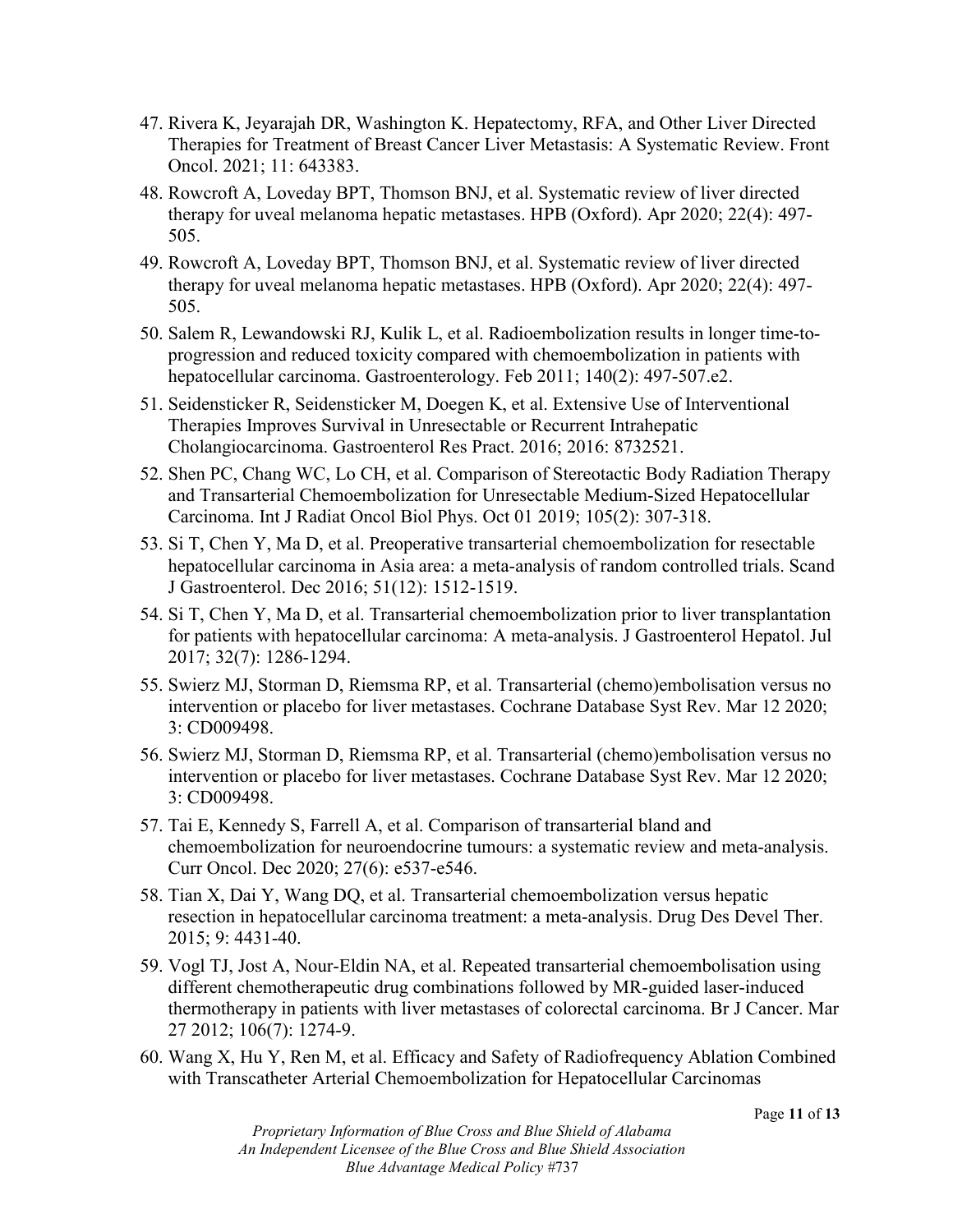Compared with Radiofrequency Ablation Alone: A Time-to-Event Meta-Analysis. Korean J Radiol. Jan-Feb 2016; 17(1): 93-102.

- 61. Xie F, Zang J, Guo X, et al. Comparison of transcatheter arterial chemoembolization and microsphere embolization for treatment of unresectable hepatocellular carcinoma: a meta-analysis. J Cancer Res Clin Oncol. Mar 2012; 138(3): 455-62.
- 62. Yeh ML, Huang CI, Huang CF, et al. Neoadjuvant transcatheter arterial chemoembolization does not provide survival benefit compared to curative therapy alone in single hepatocellular carcinoma. Kaohsiung J Med Sci. Feb 2015; 31(2): 77-82.
- 63. Yi Y, Zhang Y, Wei Q, et al. Radiofrequency ablation or microwave ablation combined with transcatheter arterial chemoembolization in treatment of hepatocellular carcinoma by comparing with radiofrequency ablation alone. Chin J Cancer Res. Feb 2014; 26(1): 112-8.
- 64. Zacharias AJ, Jayakrishnan TT, Rajeev R, et al. Comparative Effectiveness of Hepatic Artery Based Therapies for Unresectable Colorectal Liver Metastases: A Meta-Analysis. PLoS ONE. 2015; 10(10): e0139940.
- 65. Zhou Y, Zhang X, Wu L, et al. Meta-analysis: preoperative transcatheter arterial chemoembolization does not improve prognosis of patients with resectable hepatocellular carcinoma. BMC Gastroenterol. Mar 19 2013; 13: 51.

# **POLICY HISTORY:**

Medical Policy Group, August 2020: New policy. Available for comment August 24, 2020, through October 8, 2020. Medical Policy Group, July 2021

*This medical policy is not an authorization, certification, explanation of benefits, or a contract. Eligibility and benefits are determined on a case-by-case basis according to the terms of the member's plan in effect as of the date services are rendered. All medical policies are based on (i) research of current medical literature and (ii) review of common medical practices in the treatment and diagnosis of disease as of the date hereof. Physicians and other providers are solely responsible for all aspects of medical care and treatment, including the type, quality, and levels of care and treatment.*

*This policy is intended to be used for adjudication of claims (including pre-admission certification, predeterminations, and pre-procedure review) in Blue Cross and Blue Shield's administration of plan contracts.*

*The plan does not approve or deny procedures, services, testing, or equipment for our members. Our decisions concern coverage only. The decision of whether or not to have a certain test, treatment or procedure is one made between the physician and his/her patient. The plan administers benefits based on the member's contract and corporate medical policies. Physicians should always exercise their best medical judgment in providing the care they feel is most appropriate for their patients. Needed care should not be delayed or refused because of a coverage determination.* 

*As a general rule, benefits are payable under health plans only in cases of medical necessity and only if services or supplies are not investigational, provided the customer group contracts have such coverage.* 

*The following Association Technology Evaluation Criteria must be met for a service/supply to be considered for coverage:* 

*1. The technology must have final approval from the appropriate government regulatory bodies;* 

*2. The scientific evidence must permit conclusions concerning the effect of the technology on health outcomes;* 

Page **12** of **13**

*Proprietary Information of Blue Cross and Blue Shield of Alabama An Independent Licensee of the Blue Cross and Blue Shield Association Blue Advantage Medical Policy #*737